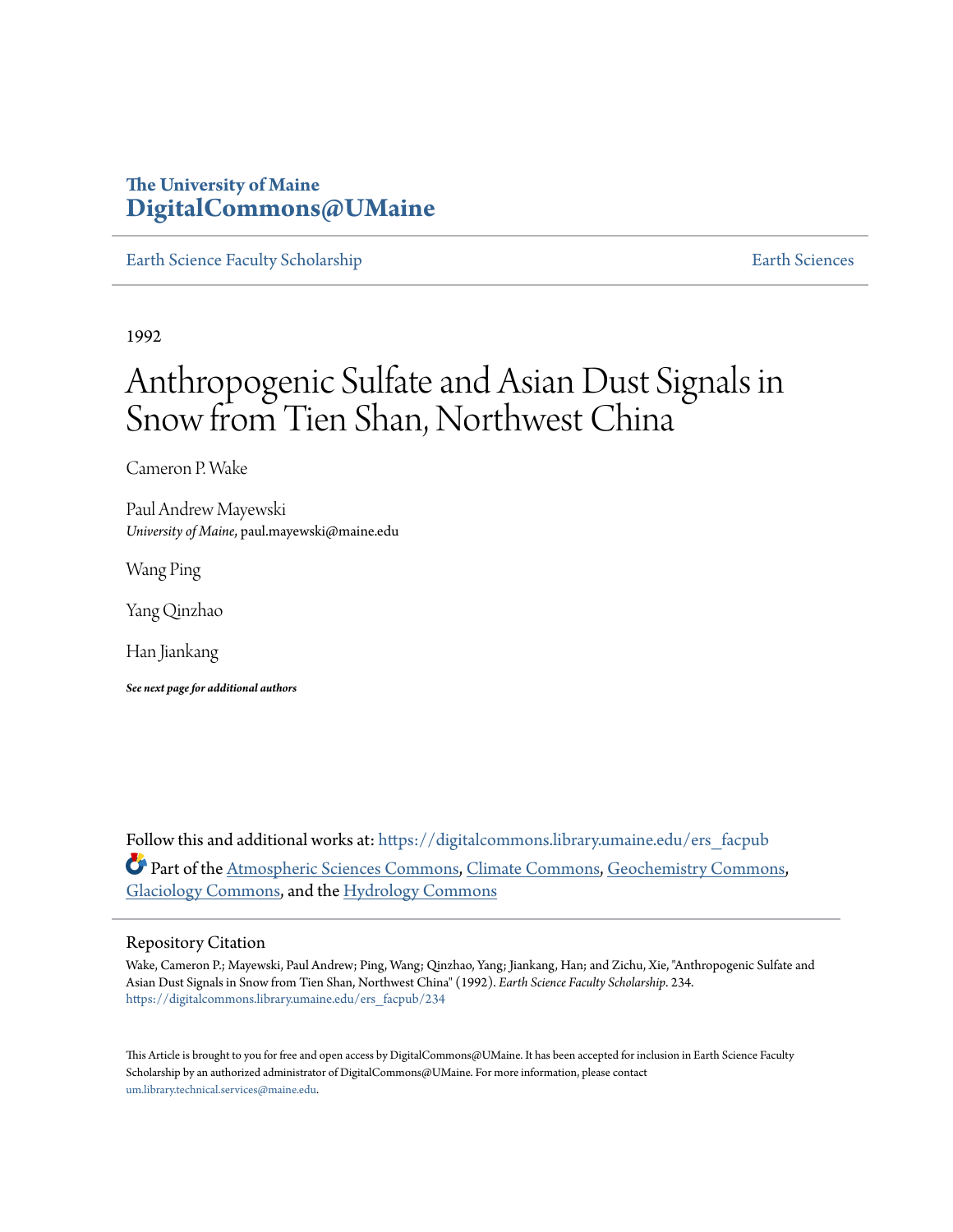#### **Authors**

Cameron P. Wake, Paul Andrew Mayewski, Wang Ping, Yang Qinzhao, Han Jiankang, and Xie Zichu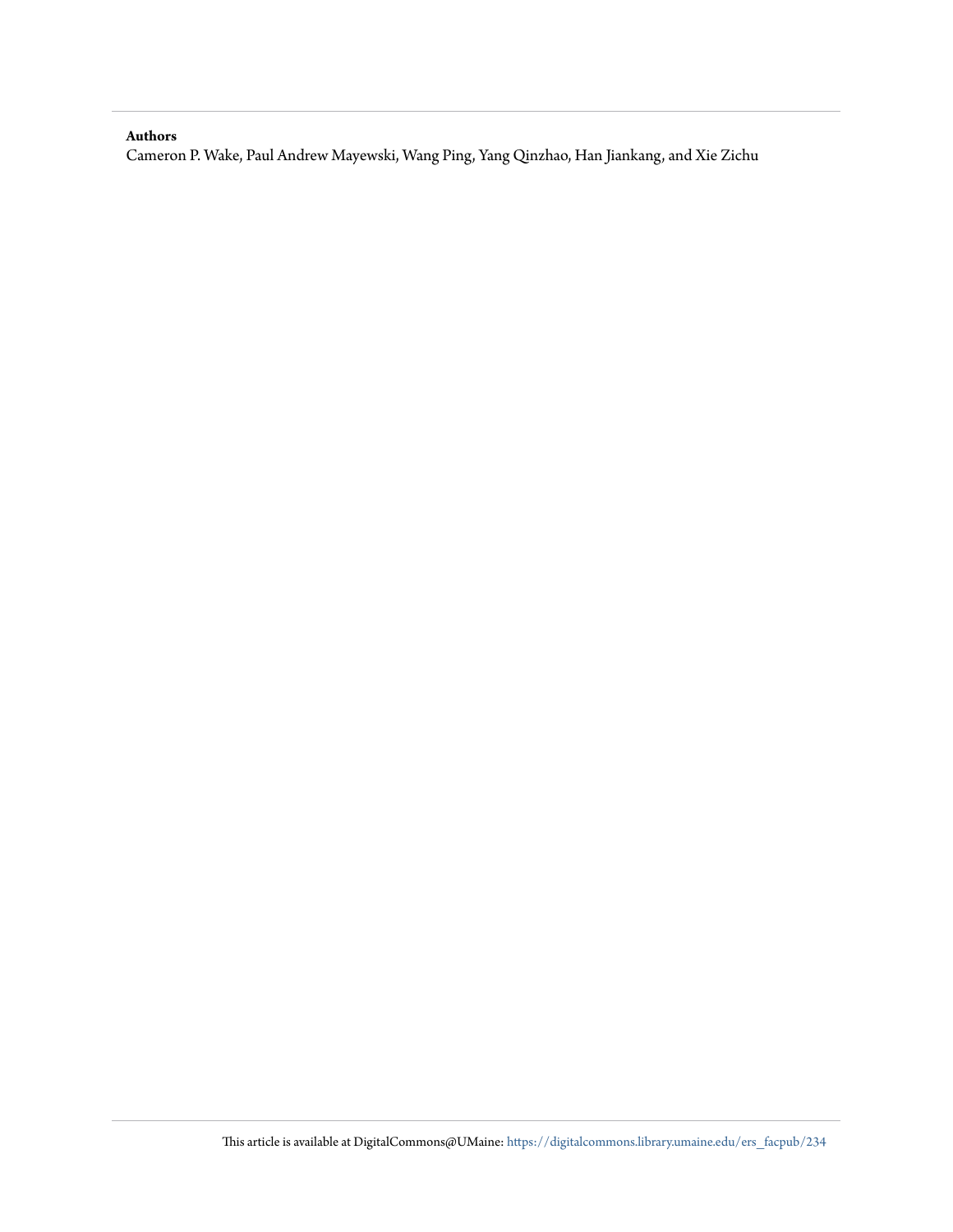## Anthropogenic sulfate and Asian dust signals in snow from Tien Shan, northwest China

CAMERON P. WAKE, PAUL A. MAYEWSKI,

Glacier Research Group, Institute for the Study of Earth, Oceans and Space, University of New Hampshire, Durham, NH 03824, U.S.A.

WANG PING, YANG QINZHAO<sup>\*</sup>, HAN JIANKANG AND XIE ZICHU Lanzhou Institute of Glaciology and Geocryology, Academia Sinica, Lanzhou 730000, China

ABSTRACT. Snow samples were collected from a 0.5 m snowpack at Glacier No. I and near Bogda Feng, eastern Tien Shan, northwest China. Samples that were melted in the field were analyzed for chloride, nitrate, sulfate, sodium, potassium, magnesium, calcium, and microparticles. Eight samples were returned frozen and were analyzed for the above ions plus ammonium, acetate, formate, methylsulfonate, and hydrogen peroxide. There was no significant difference in measured major ion concentrations between the melted and frozen samples. Measured cations in both sets of samples were two to three times greater than measured anions. Calcium and sodium are the dominant cations while sulfate is the dominant measured anion. High ion burdens are associated with dusty layers in the snowpack, indicating that dust from the vast arid regions of central Asia is the dominant source for major ions in Tien Shan snow. The significant increase in sulfate and decrease in the cation: anion ratio in Bogda �eng snow relative to Glacier No. I snow suggest that anthropogenic emissions from Urtimqi are an important source of sulfate to precipitation downwind from the city.

#### INTRODUCTION

The chemical composition of precipitation in eastern China is strongly influenced by fossil fuel combustion as well as agricultural and cultural practices. The primary source for the high levels of sulfate measured in precipitation is the oxidation of sulfur dioxide released during combustion of coal in small- and medium-sized furnaces and coal-burning stoves (Zhao and Sun, 1986; Galloway and others, 1987). However, few measurements of the chemical composition of precipitation in western China have been undertaken. The vast extent of glacierized area and thick seasonal snowpacks in the high mountains of western China provide several locations from which to recover continuous, highresolution precipitation chemistry records without the expense and effort required to operate continuous monitoring stations.

The collection and chemical analysis of snow samples recovered over a wide spatial area have already proven extremely useful for determining, for example, the vertical separation of monsoonal and westerly derived air masses in northwest India (Mayewski and Lyons, 1983), the

influence of anthropogenic pollution on precipitation chemistry in Canada (Schmenauer and others, 1985; McBean and Nikleva, 1986), Greenland (Mayewski and others, 1987), the Soviet Union (Belikova and others, 1984), and Spitsbergen (Semb and others, 1984), and the spatial variation and sources of major ions in precipitation in central Asia (Wake and others, 1990), central Greenland (Mayewski and others, 1990) and the world (Lyons and others, 1990). Further, understanding the spatial variation in snow chemistry and determining the relative importance of local versus regional chemical inputs are fundamental steps in confidently identifying glacier basins from which representative long-term glaciochemical records can be recovered.

As part of an ongoing glaciochemical research program in the mountains of central Asia, snow samples were collected from two different

Shan mountain range of northwest China. The chemical composition of these samples shows the influence of Asian dust and anthropogenic emissions on levels of selected carbon, nitrogen, and sulfur species in snow from the Tien Shan.

#### SITE DESCRIPTION

Snow samples were collected from Glacier No. I at the headwaters of the Ürümqi River (hereafter referred to as

<sup>•</sup> Present address: Glacier Research Group, Institute for the Study of Earth, Oceans and Space, University of New Hampshire, Durham, NH 03824, U.S.A.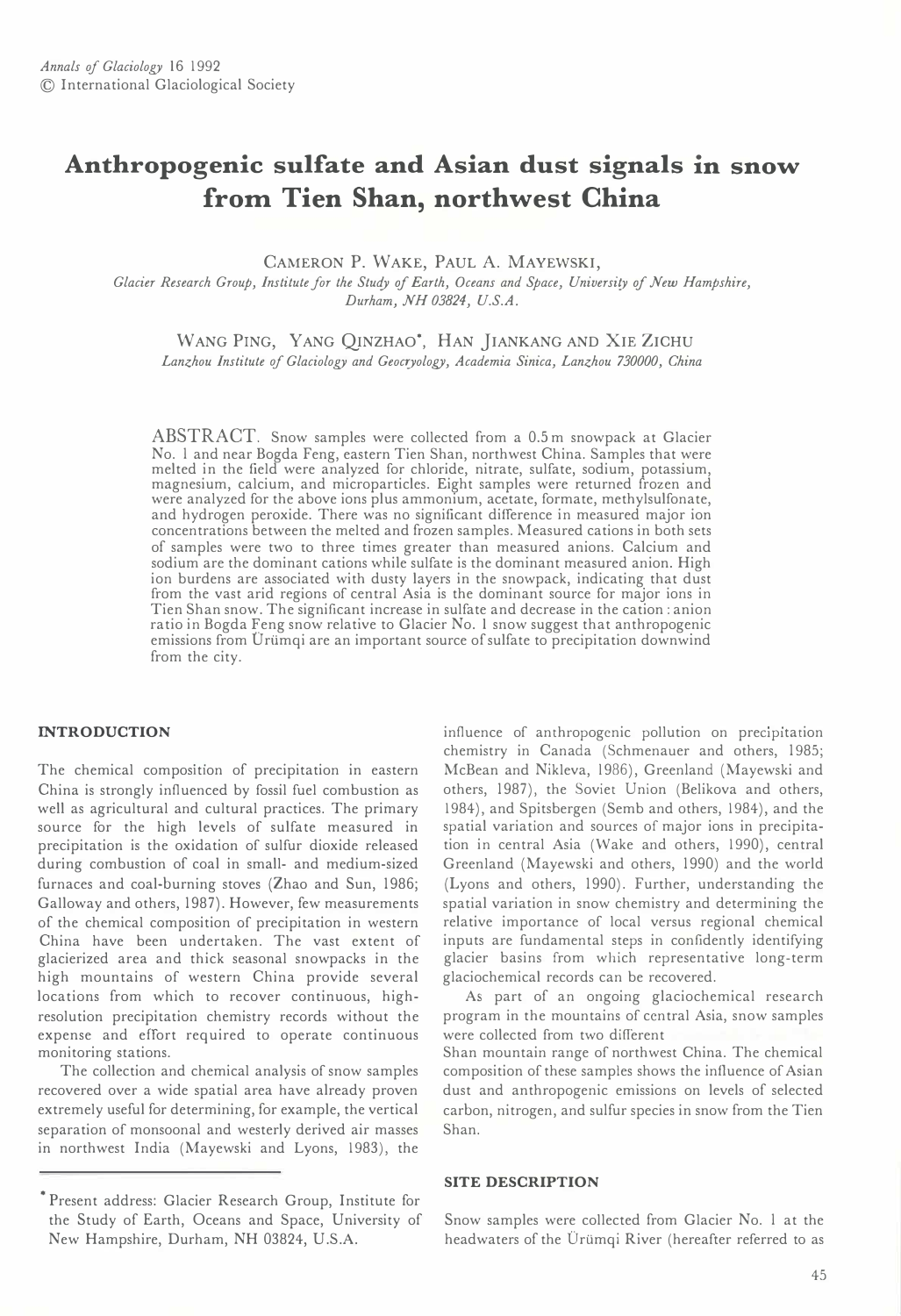Wake and others: Sulfate and dust signals in snow



Fig. 1. Location of snow-sample collection sites at Glacier No. 1 and Bogda Feng, in the Tien Shan, northwest China. Note the large desert basins on the northern and southern margins of the Tien Shan.

Glacier No. I) and near Bogda Feng. Both locations are in the eastern Tien Shan in northwest China; the sample sites are separated by 120 km (Fig. I). The Tien Shan is bounded on the north by the Junggar, Pesk Sary Ishikotrau and Muyun Kum Deserts, on the south by the Taklamakan Desert and on the east by the Gobi Desert. Very little is known concerning the chemical composition of surface desert materials in this region (Dregne, 1968). The gravelly, medium- and fine-textured soils are probably calcareous. Soil salinity becomes greater toward and within deserts; many depressions within the deserts are very saline as a result of evaporation of water that collects in the depressions in spring (Dregne, 1968) .

#### Glacier No. I

Glacier No. I lies approximately 50 km northeast of the Rear Gorge (Houxia), which is the site of the Yaojin steel factory and a cement plant. Coal and iron are mined in the surrounding hills. Meteorological data from the Tien Shan Glaciological Station (5 km up valley from Houxia) indicates that daytime up-valley winds transport air from the Rear Gorge towards Glacier No. I. Open valleys several hundred meters above the tree line characterize the headwaters of the Urümqi River. Glacial coverage is limited to small cirque and hanging glaciers; the valley also holds extensive moraine deposits. Glacier No. I faces northwest and consists of two branches (east and west arms); its area is  $1.84 \text{ km}^2$ .

#### Bogda Feng

Bogda Feng (5570 m a.s.l.) lies approximately 60 km west, and commonly downwind, from Ürümqi, which is a city of one million people and the economical and industrial center of Xinjiang Uygur Autonomous Region. Glaciers are restricted predominantly to the upper slopes of Bogda Feng. The open, glacier-free valleys to the northwest of Bogda Feng, where samples were collected, were covered with an  $\approx 0.5$  m deep snowpack in April 1989.

#### METHODS

#### Sample collection

Extreme care was taken at all times during sample collection, handling, transport, and analysis to assure sample integrity. Non-particulating clean suits and hoods, plastic gloves and particle masks were worn during all sampling procedures. Prior to use, all sample tools and containers were rinsed, soaked, and rinsed again with Millipore Milli- $Q^{TM}$  deionized water. Analyses of duplicate samples as well as transport and laboratory blanks demonstrate that sample contamination during sample transfer, transport, and subsequent analytical procedures was negligible.

In mid-April 1989, samples of the entire seasonal snowpack ( $\approx 0.5$  m of snow) were recovered from snow pits excavated on the east and west arms of Glacier No. I,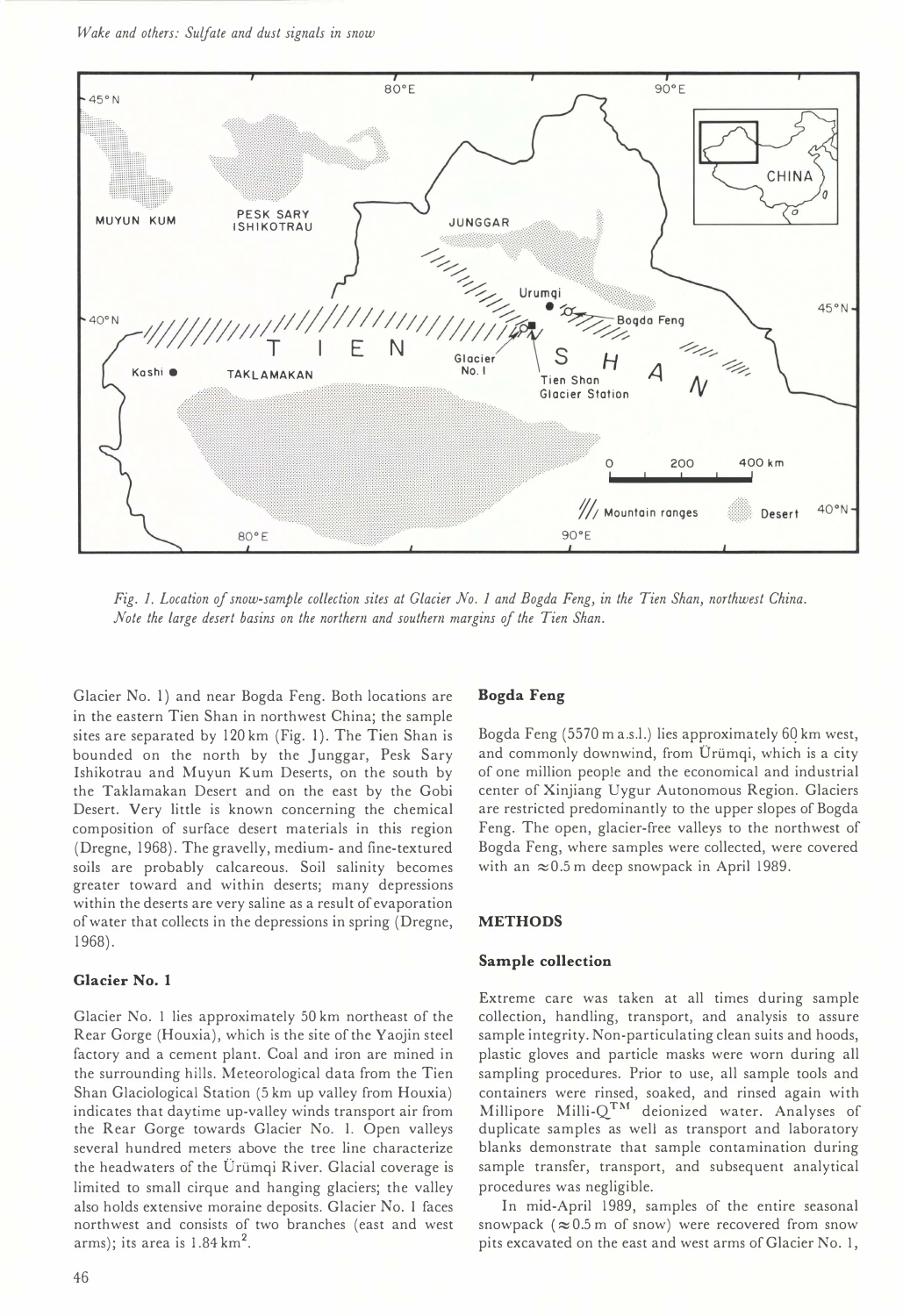Table 1. Snow samples collected from the Tien Shan for chemical analysis

|                | Date     | Elevation  | Number of samples |
|----------------|----------|------------|-------------------|
|                |          | $m$ a.s.l. |                   |
| Glacier No. 1. |          |            |                   |
| snow pit 1     | 11 April | 3960       | 13                |
| snow pit 2     | 12 April | 4140       | 14                |
| Bogda Feng     |          |            |                   |
| snow pit 3     | 16 April | 3450       | 14                |
| snow pit 4     | 17 April | 3550       | 9                 |
|                |          |            |                   |

and from two snow pits approximately 7 km northwest of Bogda Feng (Table I). Samples were collected over glacier ice at Glacier No. I and over the ground at Bogda Feng. Just before sample collection, the outer 0.30 m of the snow-pit wall was scraped away using a precleaned acrylic scraper. Snow-pit samples were collected over a continuous vertical section at 40 mm intervals using a custom-made sample tool. The samples were placed in 125 ml sample containers, melted in the field and transferred into leakproof 20 ml vials for transport to the University of New Hampshire (termed "melted" samples). Eight sets of duplicate near-surface snow samples (0 to 0.20 m from the upper snow surface) were collected (three from Glacier No. I and five from Bogda Feng) and placed in insulated shipping containers with pre-frozen eutectic mixtures. These samples were dispatched to UNH in a frozen state and are referred to as "frozen" samples.

Temperature of the snowpack at 0.10 m depth during the day ranged from  $-6$  to  $-10^{\circ}$ C at Glacier No. 1 and was constant at -4°C at Bogda Feng. Air temperature measured during snow-pit sampling periods was at or below O°C.

#### Laboratory analysis

Snow samples were analyzed for anions (chloride, sulfate, and nitrate) and cations (sodium, ammonium, potassium, calcium, and magnesium) using a Dionex<sup>TM</sup> Ion Chromatograph Model 2010 with computer-driven autosampler in the laboratories of the Glacier Research Group at the University of New Hampshire. Snow samples were not filtered prior to analysis. Ammonium is only quoted for analyses conducted on frozen samples. The anion system employed a Dionex<sup>TM</sup> AS4A anion exchange column in conjunction with an anion guard column and a  $1.7 \text{ mM }N\text{aHCO}_3/2.08 \text{ mM }N\text{a}_2\text{CO}_3$  eluent. The cation system consisted of cation-I and cation-II fast columns with an 18 mM HCI eluent with 0.35 mM diaminopropionic acid monohydrochloride (DAP). A sample loop of 0.5 ml was used in both systems. Ten

samples were analyzed in duplicate using two separately drawn samples. This procedure resulted in a standard deviation from the mean of less than 5% for anions and less than 7% for cations. Microparticle concentrations over a size range of 0.65 to  $12.88 \,\mu m$  were measured using an Elzone 280PC particle counter.

Acetate (CH<sub>3</sub>COO<sup>-</sup>), formate (CHOO<sup>-</sup>), methanesulfonate  $(CH_3SO_3)$  and hydrogen peroxide  $(H_2O_2)$ analyses were undertaken only on frozen samples. Samples were analyzed for acetate, formate and methanesulfonate using a Dionex QIC ion chromatograph with a Dionex<sup>TM</sup> AS4 anion exchange column and a  $0.4$  mM Na<sub>2</sub>CO<sub>3</sub> eluent. Peroxide was analyzed using the fluorometric technique described in Lazrus and others  $(1985)$ .

#### RESULTS

#### Physical stratigraphy

The physical stratigraphy of the snowpack was similar at both sample locations even though the snowpack overlay glacier ice at Glacier No. I and ground at Bogda Shan. 0.15 to 0.20 m of snow from two separate snowstorms in early April (termed near-surface snow) lay on top of 0.30 to 0.50 m of depth hoar (Fig. 2). Two to three dust layers 10 to 20 mm thick were apparent in all four snow pits. At the elevations where snow samples were collected (Table I) the entire snowpack melts during the summer ablation period. The snowpack in April, therefore, contained only snow deposited during winter 1988-89 and spring 1989, and thus represented approximately six months' accumulation. Total water equivalent of the snowpack varied from 0.10 to 0.17m.

#### Chemistry of frozen samples

The near-surface snow samples which remained frozen until just before analysis show a wide variation in concentration of chemical species measured (Table 2). However, much of the cation content is probably solubilized when the samples are melted. Total measured cations are two to three times greater than measured anions.

The ion balance of the frozen samples was calculated using the microequivalent per kilogram  $(\mu Eq kg^{-1})$ concentrations of all measured ions:

$$
\Delta C = [Na^{+}] + [NH_{4}^{+}] + [K^{+}] + [Mg^{2+}]
$$

$$
+ [Ca^{2+}] - [HCOO^{-}] - [CH_{3}COO^{-}]
$$

$$
-[Cl^{-}] - [NO_{3}^{-}] - [SO_{4}^{2-}] \tag{1}
$$

Ammonium concentration in the frozen samples accounts for 75% of nitrogen measured and 12% of the total cation burden. Acetate and formate account for 8% of the total anion burden. Acetate displays a relatively constant concentration in the frozen samples while formate shows a wide range of concentrations which correlate well with variations in sulfate ( $r^2 = 0.93$ ; n = 8). In snow samples with relatively high total ionic burden ( $> 300 \mu$ Eq kg<sup>-1</sup>)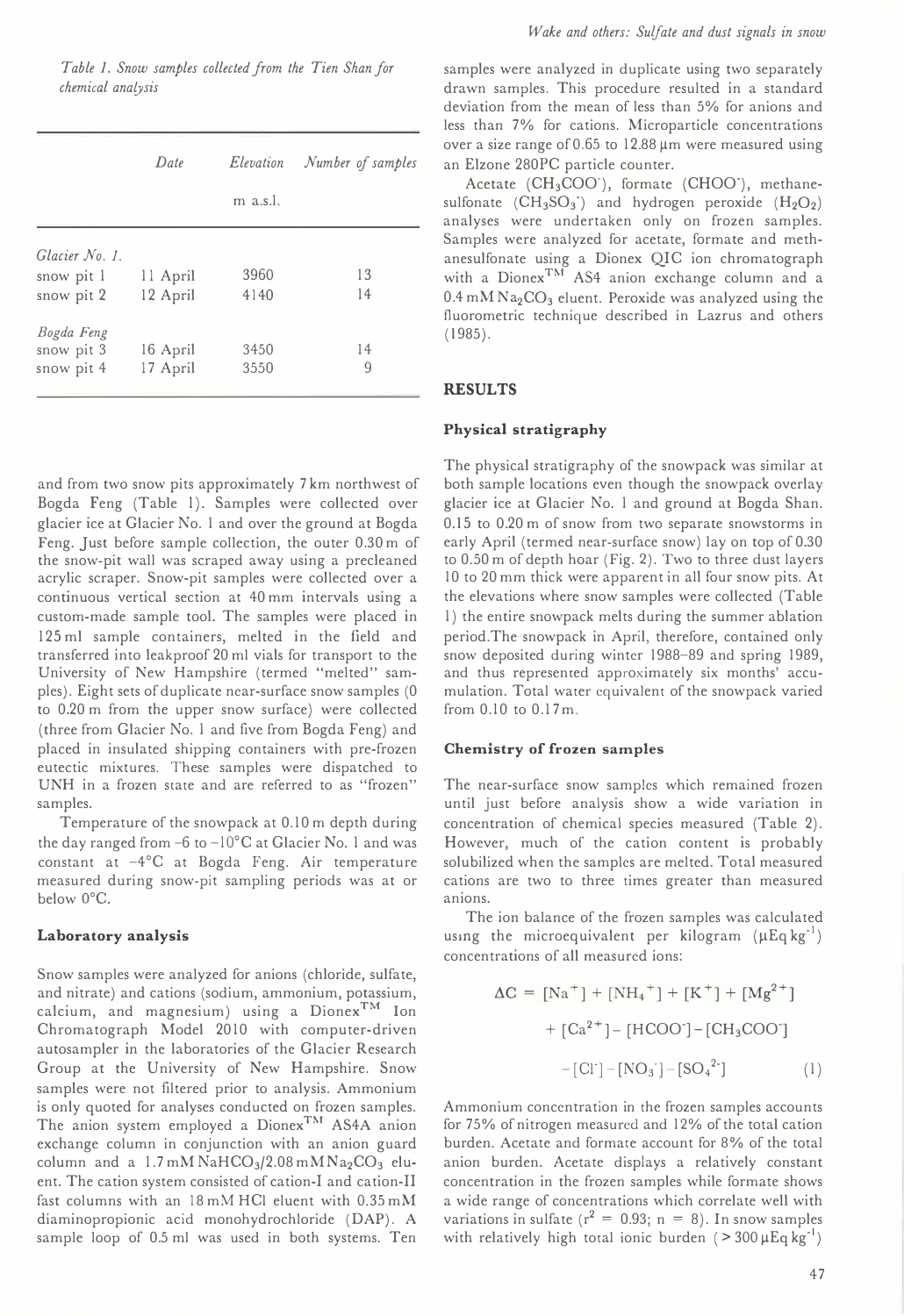

Fig. 2. Major ion concentration, physical stratigraphy, and microparticle concentration profiles in samples collected from snow pit no. 1 at 3960 m a.s.l. on the west arm of Glacier No. 1. Glacier ice underlay the 0.5 m snowpack. Note the strong correlation between high concentrations of Na<sup>+</sup>, Ca<sup>2+</sup> and SO<sub>4</sub><sup>2</sup> with high microparticle concentrations and visible dust layers in the snowpack.

| Table 2. Ion concentrations in frozen samples of near-surface snou |  |  |  |
|--------------------------------------------------------------------|--|--|--|
|--------------------------------------------------------------------|--|--|--|

| Type of | Na   | NH <sub>4</sub> | К   | Mg   | Ca   | CH <sub>3</sub> COO                               | HCOO | Cl   | NO <sub>3</sub> | SO <sub>4</sub> | $H_2O_2$ |
|---------|------|-----------------|-----|------|------|---------------------------------------------------|------|------|-----------------|-----------------|----------|
| snow    |      |                 |     |      |      | (ion concentration in $\mu$ Eq kg <sup>-1</sup> ) |      |      |                 |                 | ppb      |
| dirty   | 164  | 20.0            | 2.8 | 18.1 | 285  | 2.1                                               | 21.7 | 58.7 | 9.3             | 158             | 0.4      |
| dirty   | 226  | 24.4            | 3.6 | 20.6 | 243  | 1.9                                               | 22.2 | 69.1 | 11.3            | 206             | 0.4      |
| dirty   | 218  | 23.3            | 5.6 | 27.1 | 350  | 1.8                                               | 21.4 | 68.3 | 11.0            | 198             | 0.4      |
| clean   | 6.1  | 15.0            | 0.5 | 2.5  | 45.9 | 2.7                                               | 4.4  | 2.1  | 4.2             | 13.1            | 9.5      |
| clean   | 28.3 | 11.6            | 1.0 | 9.9  | 127  | 2.6                                               | 8.0  | 11.2 | 3.7             | 35.3            | 0.5      |
| clean   | 52.2 | 18.3            | 1.5 | 10.7 | 171  | 2.4                                               | 13.0 | 25.2 | 5.5             | 58.6            | 0.0      |
| clean   | 5.7  | 13.3            | 0.5 | 2.5  | 27.4 | 2.5                                               | 4.9  | 1.9  | 4.5             | 12.4            | 7.1      |
| clean   | 15.2 | 8.3             | 0.5 | 4.9  | 70.4 | 4.5                                               | 3.4  | 4.8  | 2.1             | 17.2            | 2.8      |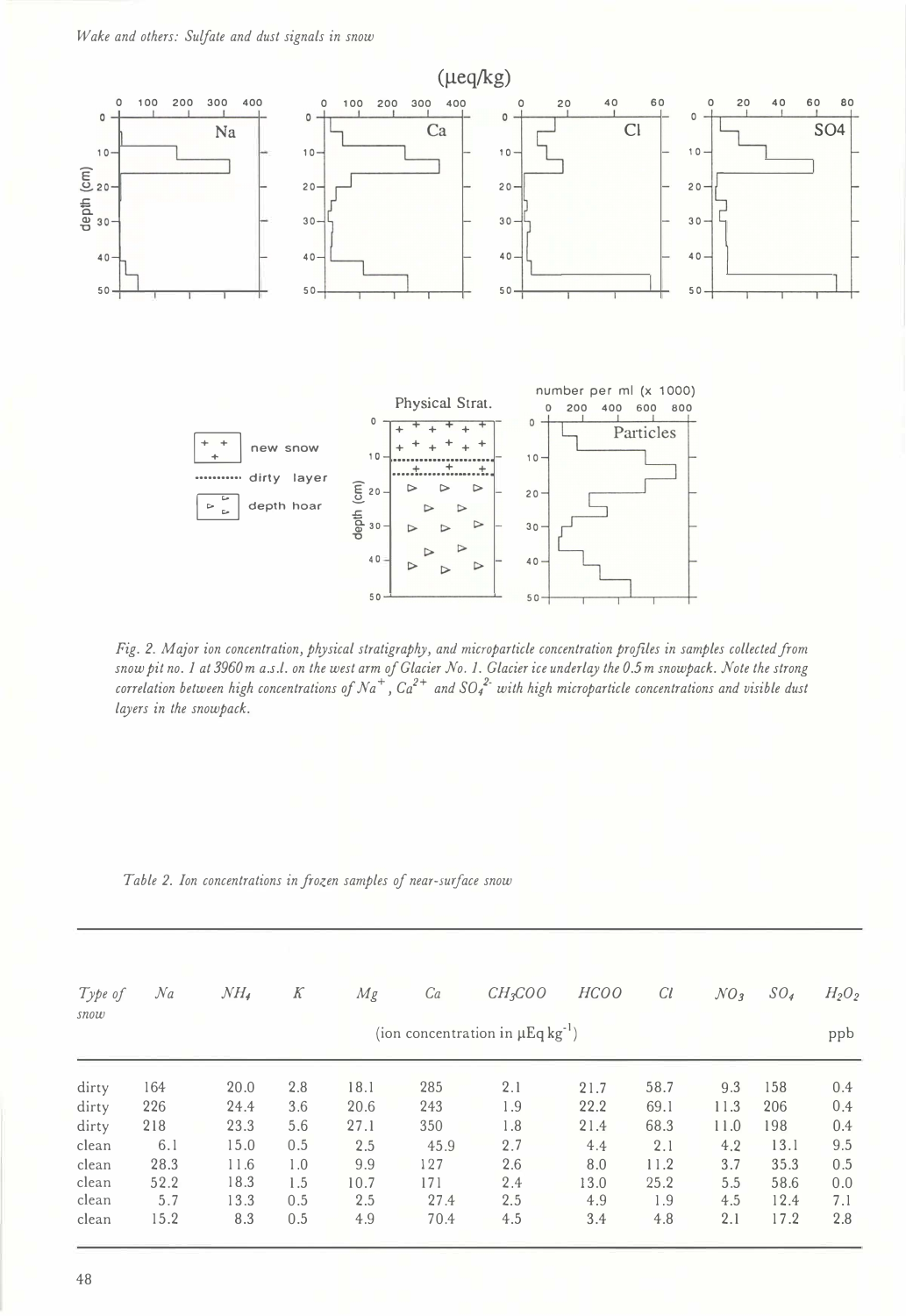formate concentrations are five to 10 times greater than acetate concentrations. In samples with lower ionic burdens, formate accounts for 40 to 60% of total acetate and formate load. Methanesulfonate was below the detection limit of 1 part per billion (ppb).

Hydrogen peroxide concentrations ranged from 0.0 to 9.5 ppb, and show a rapid decrease with increasing sulfate. Samples with relatively high sulfate  $($  > 30  $\mu$ Eq kg<sup>-1</sup>) contain less than 0.5 ppb hydrogen peroxide while samples with sulfate less than  $20 \mu \text{Eq} \text{kg}^{-1}$ show hydrogen peroxide levels greater than 7.1 ppb.

#### Chemistry of melted samples

The results of chemical analysis for all snow-pit samples melted in the field  $(n = 50)$  appear in Table 3. An ionic balance equation for the melted samples of the form

$$
\Delta C' = [Na^{+}] + [K^{+}] + [Mg^{2+}] + [Ca^{2+}] -
$$
  
[Cl<sup>-</sup>] - [NO<sub>3</sub><sup>-</sup>] - [SO<sub>4</sub><sup>2-</sup>] (2)

was used to determine the balance between measured cations and anions in each sample. This equation ignores the potential contribution from ammonium and organic acids; however, in the frozen samples, ammonium concentrations and combined acetate and formate concentrations were similar and therefore tend to cancel each other out.

In the melted samples, as in the frozen samples, the sum of major cations is two to three times greater than the sum of major anions. Among cations, calcium shows the the highest concentration followed by sodium. The predominant anions are represented by  $\Delta C'$  (Equation (2)) and sulfate.

Linear regression on all melted samples showed that

calcium and magnesium correlate well ( $r^2 = 0.97$ ), as do calcium and  $\Delta C'$  (r<sup>2</sup> = 0.89) and magnesium and  $\Delta C'$  $(r^2 = 0.91)$ . Sodium correlates well with sulfate  $(r^2 = 0.87)$ . All other major anion-cation combinations show a positive correlation with  $r^2$  ranging from 0.55 to 0.70. All correlation coefficients are significant at the  $P = 0.005$  level. In addition, high levels of sodium, calcium, chloride, and sulfate are associated with snow that was collected from a layer which contained visible dust and which had high microparticle concentrations relative to layers without visible dust (Fig. 2).

#### DISCUSSION AND CONCLUSIONS

#### Frozen samples

The high levels of ammonium are probably a result of widespread use of fecal remains as a fertilizer (Galloway and others, 1987) in the agricultural regions surrounding Ürümqi. Norton (1985) found that high levels of organic acids, especially formate ( $\approx 10$  to  $100 \mu \text{Eq kg}^{-1}$ ), in precipitation downwind from large urban centers are related to anthropogenic emissions. The high formate levels measured in the frozen snow from Glacier No. I and Bogda Feng, and the good correlation between formate and sulfate, suggest that anthropogenic emissions are a source of both species in the eastern Tien Shan. The low levels of methanesulfonate in the snow suggest that biogenically produced dimethyl sulfide (DMS) is not a source of sulfur for this region (e.g. Legrand and others, 1988). Oxidation of sulfur dioxide can occur by reaction with hydrogen peroxide to produce sulfate (e.g. Penkett and others, 1979; Laj and others, 1990). A sharp drop in hydrogen peroxide levels in samples with high sulfate

Table 3. Measured major ion concentrations in snow-pit samples melted in the field

|                                       |                  | $Na+$ | $\rm K$ $^+$ | $Mg^{2+}$                                         | $Ca2+$ | $Cl^-$ | NO <sub>3</sub> | SO <sub>4</sub> <sup>2</sup> | $\Delta{C'}^*$ |
|---------------------------------------|------------------|-------|--------------|---------------------------------------------------|--------|--------|-----------------|------------------------------|----------------|
|                                       |                  |       |              | (ion concentration in $\mu$ Eq kg <sup>-1</sup> ) |        |        |                 |                              |                |
| Glacier No. 1                         |                  |       |              |                                                   |        |        |                 |                              |                |
| snow pits<br>$(n = 27)$               | mean<br>standard | 45.7  | 1.2          | 9.3                                               | 86.9   | 13.9   | 4.0             | 31.9                         | 93.4           |
|                                       | deviation        | 85.9  | 1.3          | 11.1                                              | 98.4   | 21.2   | 3.5             | 53.0                         | 141.3          |
| Bogda Shan<br>snow pits<br>$(n = 23)$ | mean<br>standard | 68.2  | 2.9          | 10.0                                              | 86.3   | 12.5   | 5.3             | 69.9                         | 79.7           |
|                                       | deviation        | 152.5 | 3.0          | 11.2                                              | 102.7  | 19.4   | 3.8             | 130.4                        | 118.8          |

 $\Delta C'$ <sup>\*</sup> = [Na<sup>+</sup>] + [K<sup>+</sup>] + [Mg<sup>2+</sup>] + [Ca<sup>2+</sup>] - [Cl<sup>-</sup>] - [NO<sub>3</sub><sup>-</sup>] - [SO<sub>4</sub><sup>2-</sup>]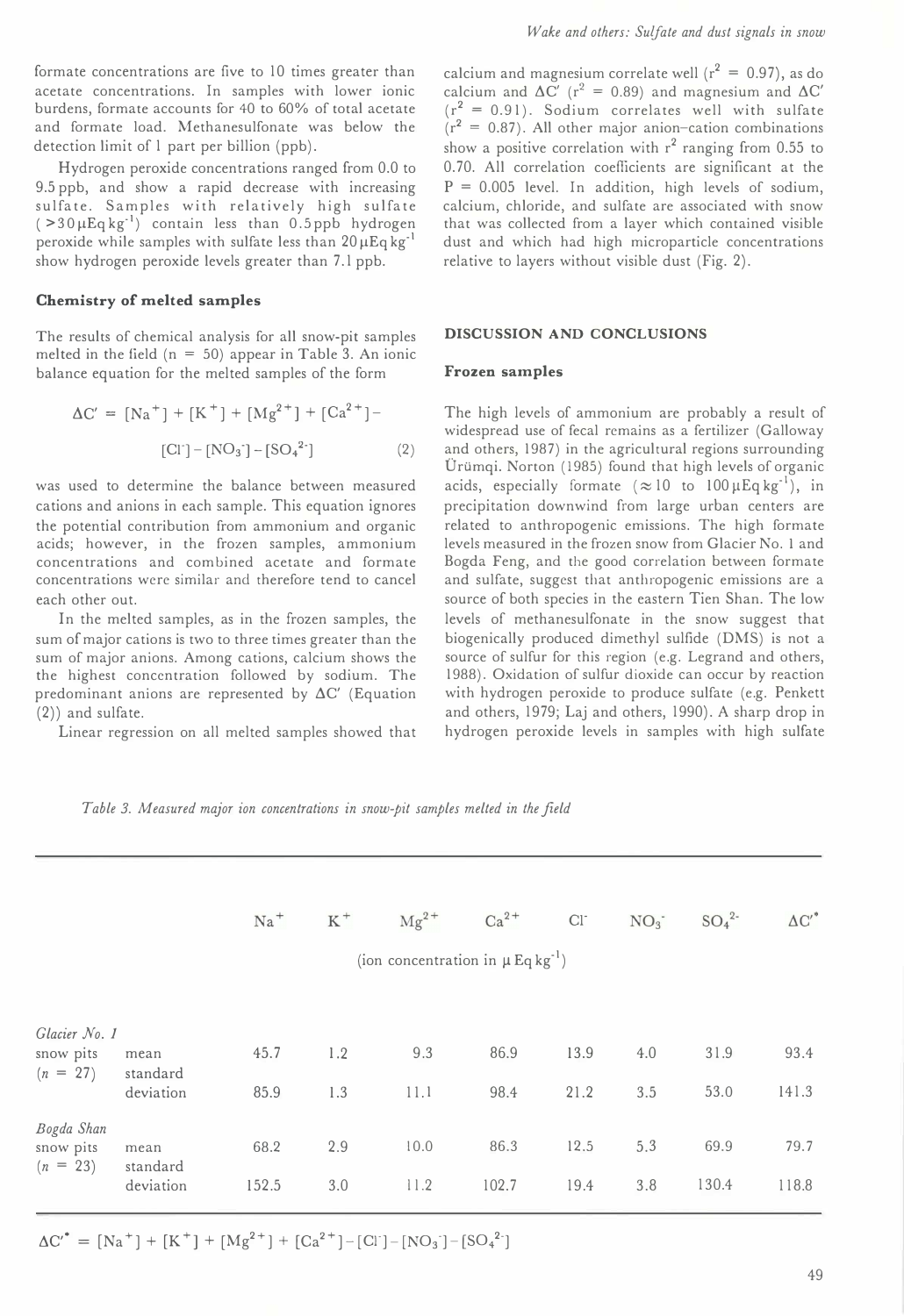Wake and others: Sulfate and dust signals in snow

Table 4. Relative contribution of major ions to total ion burden in snow-pit samples melted in the field

|               | $\Sigma'$                 | % of total cation charge |   |                                  |    |  | % of total anion charge |   |                             |             |  |
|---------------|---------------------------|--------------------------|---|----------------------------------|----|--|-------------------------|---|-----------------------------|-------------|--|
|               | $\mu$ Eq kg <sup>-1</sup> |                          |   | $Na^+$ $K^+$ $Mg^{2+}$ $Ca^{2+}$ |    |  | $Cl^-$                  |   | $NO_3$ $SO_4$ <sup>2-</sup> | $\Delta C'$ |  |
| Glacier No. 1 | 286                       | 16                       |   | 9                                | 74 |  | 12                      |   | 23                          | 59          |  |
| Bodga Shan    | 334                       | 21                       | 6 | 8                                | 64 |  |                         | 8 | 43                          | 47          |  |

Percentages were computed on a sample-by-sample basis and then averaged. Mean values may not add to 100% as a result of rounding.

 $\Sigma' = 2\{[Na^+] + [K^+] + [Mg^{2+}] + [Ca^{2+}]\}$ 

suggests that oxidation of sulfur dioxide in northwest China occurs via reaction with hydrogen peroxide.

#### Melted versus frozen samples

Analysis of duplicate melted and frozen snow samples indicates there is little difference in the concentration of dominant ions (i.e. sodium, magnesium, calcium, chloride, nitrate, and sulfate) between samples that were melted in the field and those that were kept frozen until just prior to analysis (Fig. 3). Magnesium shows a slight enrichment in the melted samples in six out of eight cases (i.e. ratio greater than I, Fig. 3); calcium displays a slight depletion in the melted samples in six out of eight cases. However, there exists no consistent trend of enrichment or depletion of any individual ion in the samples that were melted. In fact, the mean ratio for ion concentration in melted and frozen samples falls within one standard deviation of I for all ions. This improves our confidence not only in the major ion-concentration data from melted samples presented in this paper, but also in the chemical data from snow collected in the past at several different sites in the mountains of central Asia (Wake and others, 1990).

#### Glacier No. I snow

The total ionic charge  $(\Sigma')$  for the melted samples from Glacier No. I was calculated using:

$$
\Sigma' = 2\{[Na^+] + [K^+] + [Mg^{2+}] + [Ca^{2+}]\} \qquad (3)
$$

This calculation ignores the contribution from ammonium which accounts for  $\approx 10\%$  of the total cation burden in the frozen samples.  $\Sigma'$  is therefore considered a minimum estimate of the total ionic burden in the melted samples.

The percentage contribution of major cations and anions to the total cation and anion burden was determined for each individual sample; the mean values derived from this calculation appear in Table 4. For melted snow-pit samples from Glacier No. I, calcium and sodium are the dominant cations, accounting for 74% and 16% of the total cation burden, respectively;  $\Delta C'$ (Equation (2)) accounts for 59%, and sulfate 23%, of the total anion content.

Williams and others (1992) performed major ion and acid-neutralizing capacity (ANC) measurements on snow samples collected from Glacier No. I and surrounding



Fig. 3. Ratios of ion concentrations in melted and frozen samples. A ratio greater than 1 indicates that the ion concentration is greater in the sample melted in the field. Melted-to-frozen concentration ratios for all ions fall within one standard deviation of 1.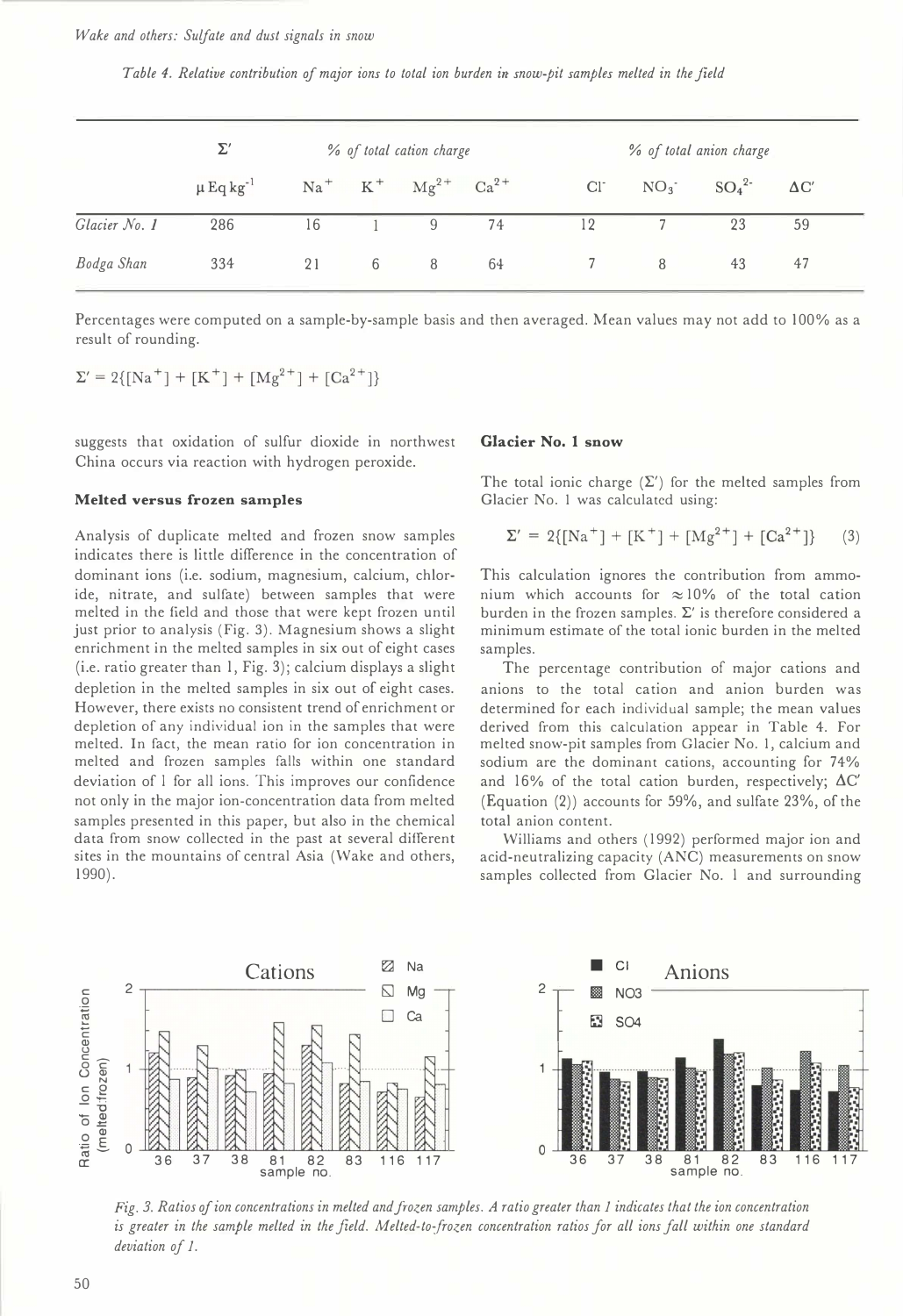

Fig. 4. Sulfate concentrations in snow from the mountains oj central Asia. The sample sites are arranged roughly from west to east except for Glacier No. 1 (noted as "Tien" in figure) and Bogda Feng sites which lie to north of all other sample locations. For a description of the location and quality of snow samples collected from the Biafo Glacier, Yala Glacier, Mount Xixabangma and Mount Everest, see Wake and others (1990). The sulfate data from Cho Oyu, Mount Geladaindong, and the eastern Kunlun come jrom samples collected and analyzed by the Glacier Research Group. Data from the western Kunlun originates from an ice core recovered by a joint Sino-Japanese program (Han and others, 1989); 12 m of core  $B12$  was sectioned and analyzed in GRG laboratories. The Dunde Ice Cap data come from Thompson and others (1989).

basins. The ANC in the snowpack comprised 61 % of the total anion charge. This figure compares well with  $\Delta C'$ (Equation (2)) contribution of 59% to the total anion burden in our snow samples (Table 4). Furthermore, Williams and others (1992) suggested that the source of ANC was dissolution of CaCO<sub>3</sub> rich dust. The good correlation in our samples between calcium and  $\Delta C'$ , and the similarity between our  $\Delta C'$  and ANC measured by Williams and others (1992), suggest that our  $\Delta C'$ represents primarily carbonate/bicarbonate. The position of the Tien Shan relative to large desert basins with predominantly calcareous material (Dregne, 1968) provides strong evidence for a desert dust source of carbonate/bicarbonate in the snow.

The temporal variation in ion concentrations over approximately six months' precipitation (Fig. 2) tends to be much greater than spatial variation in ion concentrations over hundreds of kilometers (Table 3). This is consistent with the results of Williams and others (1992). The highest ion burden in the snowpack occurs in layers associated with visible debris and high microparticle content, suggesting that the large temporal variability (Fig. 2) in ion concentration is related to changes in the input of desert dust to the Tien Shan region.

The high levels of bases measured in Tien Shan snow (i.e  $\Delta C'$ , which we interpret as representing carbonate) bicarbonate dissolution, and the relatively high ammonium concentrations measured in the frozen snow samples) indicate that the neutralizing capacity of the atmosphere is high in northwest China. This is similar to the situation in northeast China (Galloway and others, 1987).

The mean value for sulfate concentration in snow from Glacier No. I (Table 2) is among the highest sulfate levels measured in snow from the mountains of central Asia (Fig. 4 and Wake and others, 1990). The high sulfate content in Glacier No. I snow combined with an anthropogenic source of sulfate originating from the nearby steel factory suggests that anthropogenic emissions account for at least a portion of sulfate deposited in this region; however, with the available data, this is difficult to quantify.

#### Bogda Feng snow

While the ratio of measured cations to anions in Glacier No. I snow is 3.3, the ratio in Bogda Feng snow is only 1.8. This large variation in cation: anion ratio is not due to a decrease in cation concentrations in Bogda Feng snow; rather, it is a result of a dou bling of sulfate levels in Bogda Feng snow (Table 2). As with snow from Glacier No. I, calcium and sodium are the dominant cations, accounting for 64% and 21% of  $\Sigma^+$ , respectively. However, sulfate accounts for a greater percentage of  $\Sigma$ in Bogda Feng snow compared to snow from Glacier No. 1 (Table 4). ( $\Delta C'$  in Table 4 for Bogda Feng snow was calculated using Equation (2). However, we expect that, for ions listed in Equation (2),  $\Sigma$  is actually greater than  $\Sigma^+$  as a result of the influx of sulfate. Unfortunately our data are not detailed enough to determine the excess anions with an acceptable degree of certainty.)

Among all the major ions, only sulfate displays a significant difference between snow-pit samples collected from Glacier No. 1 and Bogda Feng (Student's  $t$  test; confidence interval =  $0.90$ ). All other major ions, as well as  $\Sigma^+$ , show no significant difference

No. I and Bogda Feng samples, even at a confidence interval as low as 0.70. Only half of the increase of sulfate in Bogda Feng snow can be accounted for by increased dust input (i.e. increase in Na concentration; Table 2). Snow from Bogda Feng contains two to 10 times more sulfate than has been measured in snow from several other mountain regions in central Asia (Fig. 4). The high values of sulfate in Bogda Feng SnOw compare well with sulfate levels in polluted snow surrounding major industrial regions in the USSR (Belikova and others, 1984). The position of Bogda Feng, 60 km downwind from Ürümqi, combined with the very high levels of sulfate in snow from this region are indicative of an anthropogenic source for a portion of the sulfate in Bogda Feng snow.

Snow from the western Kunlun and the Dunde Ice Cap show mean sulfate concentrations of 20.3 and 18.9, respectively (Fig. 4). These levels of sulfate, in addition to those in snow from Glacier No. I and Bogda Feng, are much higher than in any other snow samples recovered from the mountains of central Asia (Fig. 4 and Wake and others, 1990). While the Glacier No. 1 and Bogda Feng sites lie adjacent to centers of anthropogenic emissions, which in part contribute to the observed high levels of sulfate, the western Kunlun and Dunde Ice Cap sites are distant from any major industrial center. The position of the western Kunlun and the Dunde Ice Cap adjacent to large desert basins, (the Tarim basin to north of western Kunlun and the Qaidam basin to west of Dunde Ice Cap), suggests that the high sulfate levels are a result of an